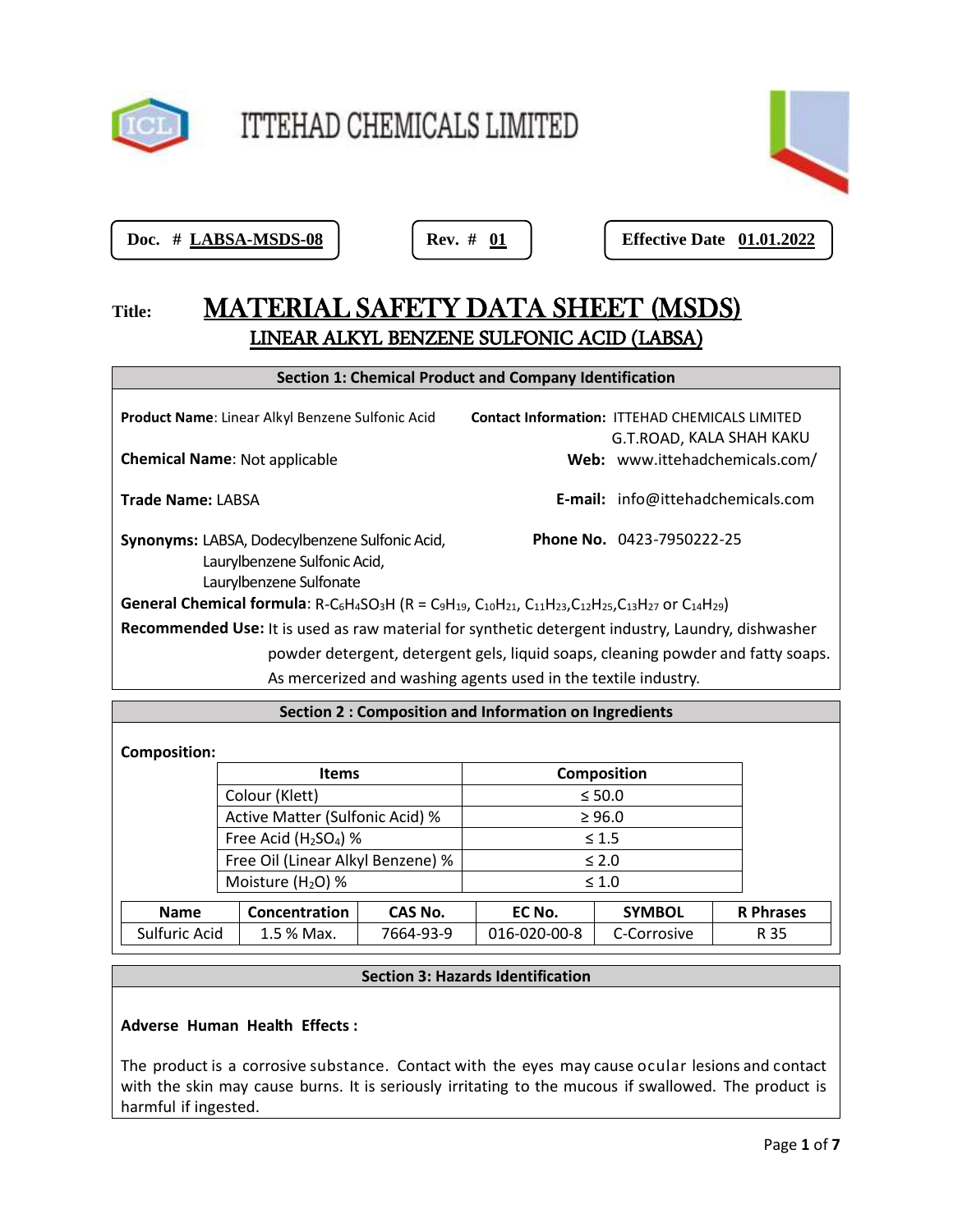# **Environmental Effects:**

The product is not classified as dangerous to environment. The user is advised to use anyway good work practice and to avoid contamination of environment.

# **Other Effects:**

The product is a strong acid which reacts exothermally with bases. Dilution with water produces heat.

#### **Section 4 : First Aid Measures**

# **Ingestion:**

The product may cause severe irritation of the mouth and esophagus. If accidentally ingested, administer water. Do not induce vomiting. Call a physician immediately.

#### **Inhalation:**

The product is not volatile. If under particular conditions, such as in the case of fire, fumes or aerosols are inhaled, remove the patient to a well-ventilated location and call a physician.

#### **Eye Contact:**

Flush eyes immediately with running water for a long time. Seek medical assistance immediately.

#### **Skin Contact:**

The product may cause burns. Remove the contaminated clothing and wash with plenty of water and call a physician immediately.

#### **Annotations To a Physician:**

The product is a high foaming anionic surfactant. If gastric lavage is necessary, then use a silicone antifoam (dimethicone).

#### **Section 5: Fire and Explosion Data**

#### **General Information:**

The product poses little risk of ignition. If it happens to be involved in a Fire, keep the tank cooled by means of water spray in order to avoid the decomposition of the product.

#### **Suitable Extinguishing Media:**

Water spray, foam, carbon dioxide.

#### **Not Suitable Extinguishing Media:**

None in particular.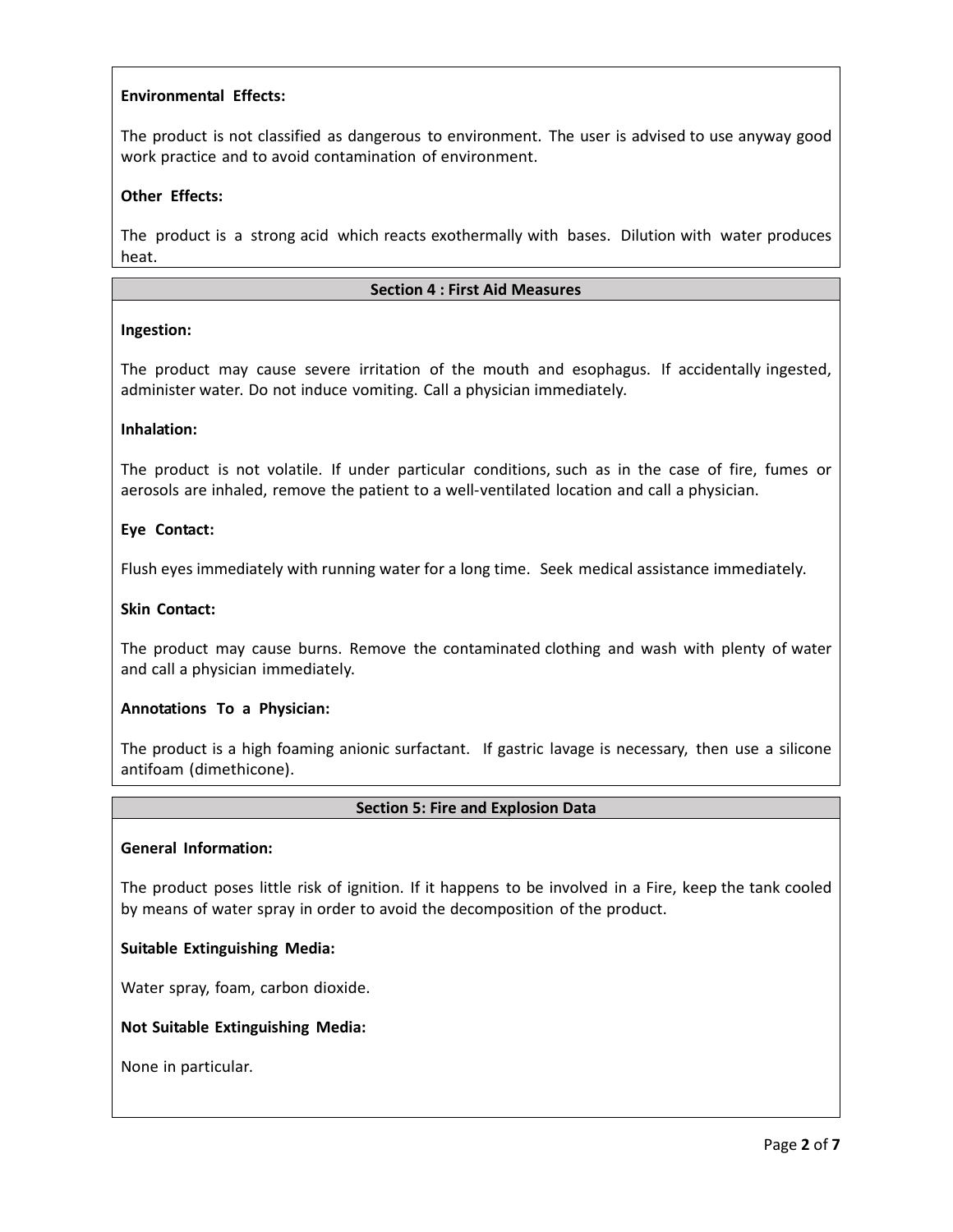# **Specific Hazards:**

Combustion produces carbon dioxide, carbon monoxide and oxides of Sulphur. When heated to decomposition, toxic fumes of  $SO<sub>2</sub>$  and  $SO<sub>3</sub>$  are emitted.

#### **Special Equipment:**

For large fires, wear self-contained breathing apparatus.

#### **Section 6: Accidental Release Measures**

#### **Personal Precautions:**

Avoid direct contact with the product. Wear rubber gloves, rubber boots, face shield and keep close by a gas mask provided with filter for acid vapors.

#### **Environmental Precautions:**

Surround the spill with earth or sand. Collect the spilled material in suitable Containers, if necessary absorb the spill onto inert materials. Dispose of material according to the requirements of local law. In case of Leaking into sewer inform the local authorities.

#### **Methods For Cleaning Up:**

Neutralize the residue of the product with NaOH or with caustic lime. Wash the contaminated area with plenty of water. If excessive foam is produced, use a silicone based antifoam to bring it down.

#### **Section 7: Handling and Storage**

Avoid contact with the product. While handling the product, wear a protective apron, rubber or PVC gloves and a face shield. Handle the product in well ventilated areas. Neutralize with base under controlled conditions. Do not heat above 50°C. Compatible materials: stainless steel, mild steel, plastic materials. Incompatible with galvanized steel, aluminum, copper alloys.

#### **Section 8: Exposure Controls/Personal Protection**

#### **Precautionary Measures**:

Installation of an eyewash fountain is recommended. Do not eat or drink onto the work place, When handling the product use approved protective clothing, rubber or PVC gloves, and a face shield.

#### **Personal Protective Equipment:**

Wear safety goggles or a face shield and approved protective clothing.

#### **Threshold Limit Value**:

Not established.

REQUIREMENTS FOR PERIODIC HEALTH CHECK UP:

Specific measures are not foreseen.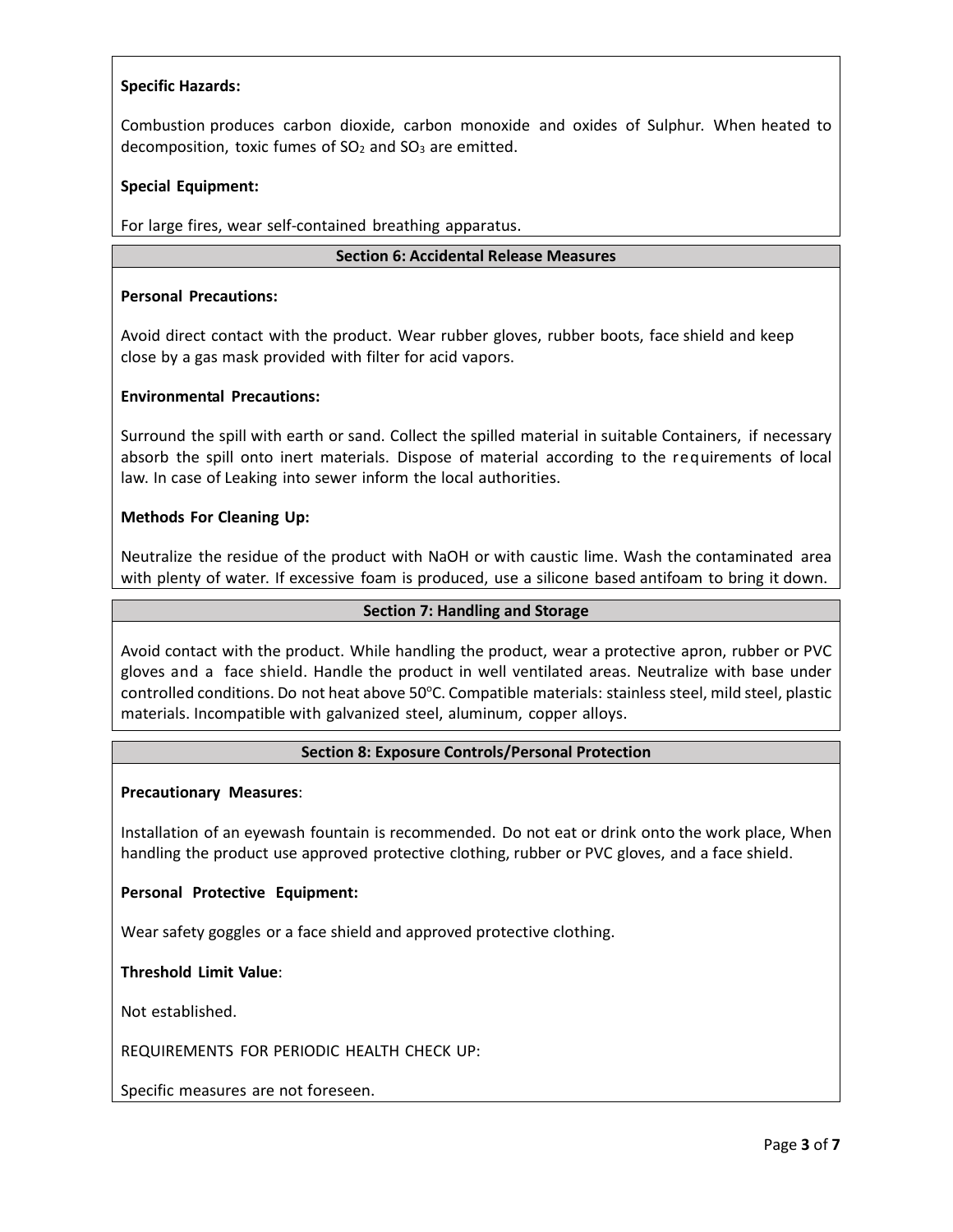| <b>Section 9: Physical and Chemical Properties</b> |                                                                                                        |  |
|----------------------------------------------------|--------------------------------------------------------------------------------------------------------|--|
| Appearance at 20°C:                                | Brown viscous liquid                                                                                   |  |
| Odour:                                             | Of sulfur                                                                                              |  |
| Nominal Active Matter Concentration: 96 ~ 97%      |                                                                                                        |  |
| m/m Average Molecular Mass:                        | $320 \approx 326$                                                                                      |  |
| Solubility At 20°C:                                |                                                                                                        |  |
|                                                    | Water: Soluble<br>Ethanol: Soluble<br>• Acetone: Not compatible<br>• Aliphatic Hydrocarbons: Insoluble |  |
| Mass Density At 20°C :                             | $\approx$ 1.070 g/cm <sup>3</sup>                                                                      |  |
| Viscosity At 20°C :                                | ~1500°C 2000 mPa.s.                                                                                    |  |
| <b>Melting Range:</b>                              | $\sim$ - 10°C                                                                                          |  |
| <b>Boiling Point:</b>                              | ~315°C (Decomposes)                                                                                    |  |
| Vapour Pressure At 20°C:                           | Below 0.15 (0.001 mm Hg).                                                                              |  |
| Vapour Density (air $= 1$ ):                       | Not applicable to this product                                                                         |  |
| Flash Point (PMcc):                                | $>200^{\circ}$ C.                                                                                      |  |
| <b>Auto-ignition Temperature:</b>                  | Not applicable to this product                                                                         |  |
| <b>Decomposition Temperature:</b>                  | $>100^{\circ}$ C                                                                                       |  |
| pH:                                                | $<$ 1 (Acid)                                                                                           |  |
| <b>Explosion Properties:</b>                       | Not pertinent to this product                                                                          |  |
| <b>Oxidizing Properties:</b>                       | Not pertinent to this product                                                                          |  |

# **Section 10: Stability and Reactivity Data**

#### **Hazardous Decomposition Products**:

In case of overheating, sulfur oxides can be emitted.

#### **Conditions To Avoid:**

Do not heat above 80**°**C, 90**°**C.

#### **Materials To Avoid** :

Neutralization with bases under uncontrolled conditions.

# **Intended Use And Transformation:**

The product maybe neutralized under controlled conditions with the appropriate base to produce the corresponding salt.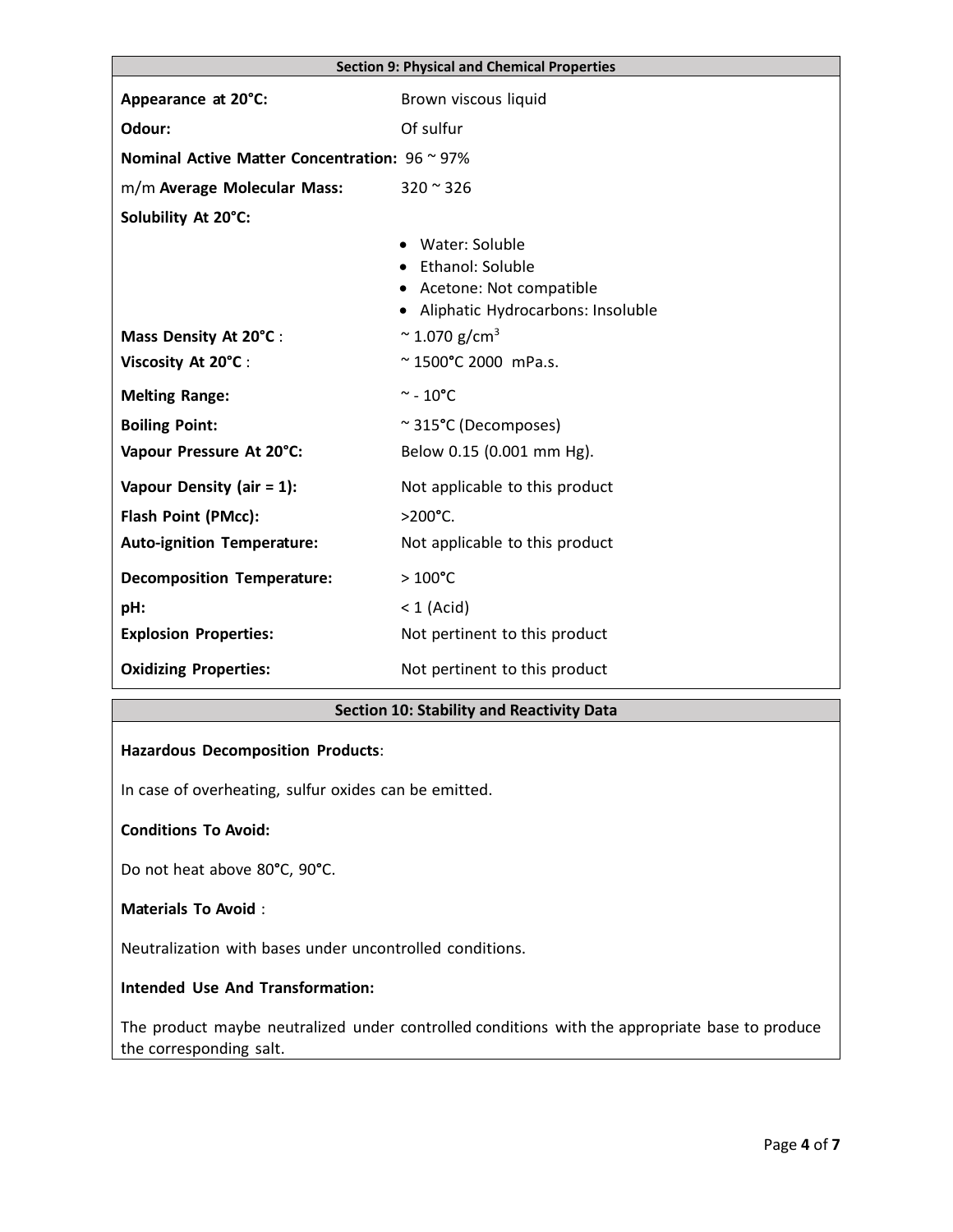#### **Section 11: Toxicological Information**

#### **Possible Routes Of Penetration:**

Ingestion and contact.

#### **Ingestion:**

Corrosive substance, harmful for ingestion.

#### **Oral Acute LD50:**

2,000 mg/Kg

#### **Eye Contact:**

Severe eye irritant (rabbit). It may cause irreversible dam age to the eyes.

#### **Skin Contact:**

Contact may cause ulcerations.

#### **Sensitization:**

Not sensitizing.

#### **Inhalation:**

Inhalation is possible only as an aerosol. Strong irritant to respiratory passages.

#### **Section 12: Ecological Information**

#### **Environmental Distribution:**

Water is likely to be the main transport medium for the chemical, to estimate its possible environmental distribution.

#### **Primary Biodegradability:**

> 90% (OECD screening test (sodium salt)) The surfactant fulfils the requisite minimum requirements of primary Biodegradability.

#### **Abiotic Degradability:**

Not available

**Ecotoxity:**

2.49 mg  $O_2/mg$ 

# **Chemical Oxygen Demand(COD) :**

# Not available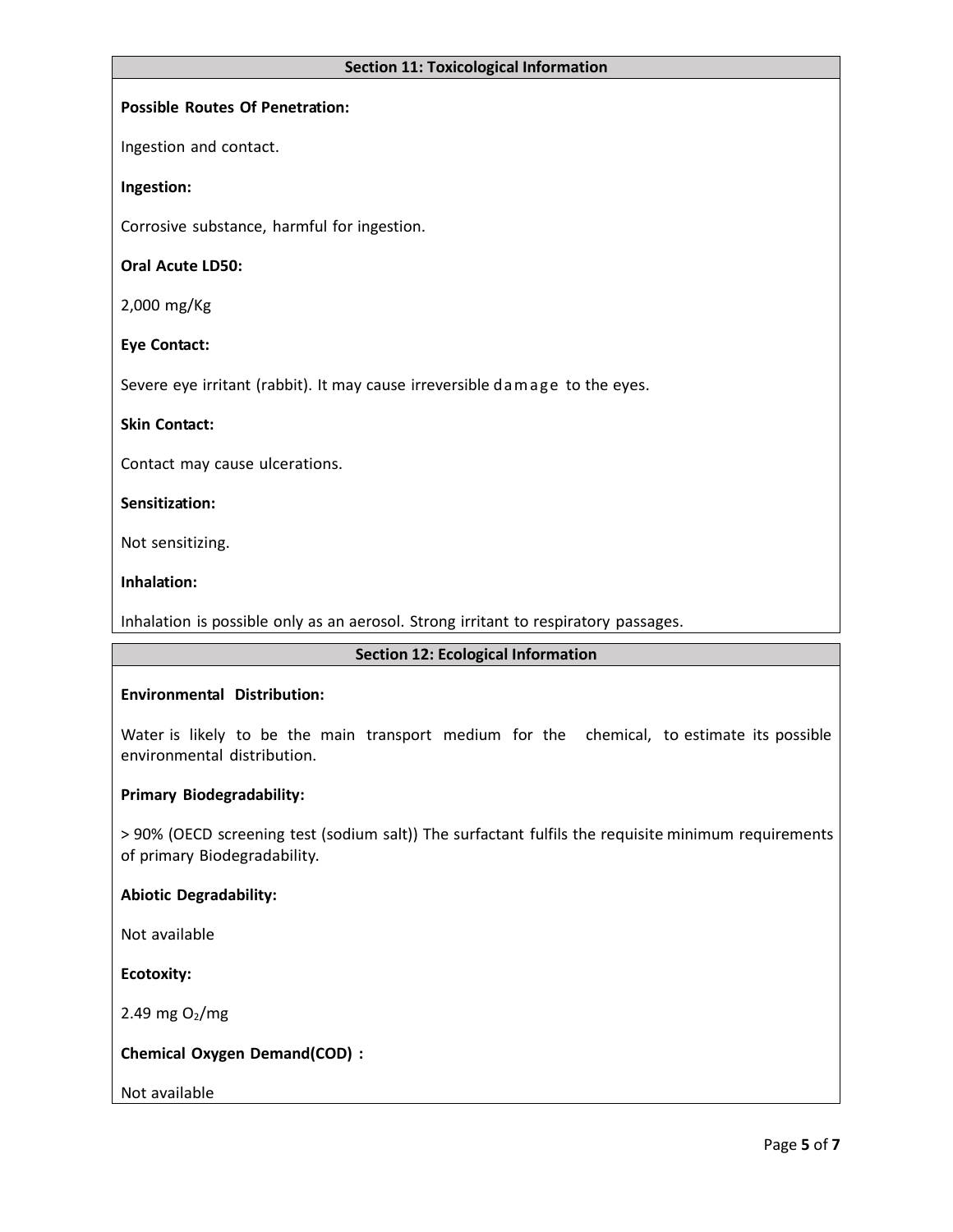# **LOG P o/w:**

Not applicable, surface active substance.

# **BCF:**

Insufficient available information.

# **Section 13: Disposal Considerations**

Dispose of product in authorized places/methods in observance with current laws. It may be treated in a biological waste water treatment plant.

| <b>Section 14: Transport Information</b> |                                              |  |  |  |
|------------------------------------------|----------------------------------------------|--|--|--|
| <b>UN Classification Number:</b>         | 2586                                         |  |  |  |
| <b>Name Of The Delivering Product:</b>   | Linear Alkyl Benzene Sulphonic Acid/LABSA90% |  |  |  |
| <b>Packing Instruction:</b>              | P001                                         |  |  |  |
| <b>Packaging Group</b>                   | Ш                                            |  |  |  |
| Class:                                   | 8                                            |  |  |  |
| <b>Marine Pollutant:</b>                 | No                                           |  |  |  |
| <b>EMS NUMBER:</b>                       | $F-A, S-B$                                   |  |  |  |

# **Section 15: Other Regulatory Information**

# **Classification And Labelling Provisional**

**Symbols of Hazard:** 

**Risk Phrases:**

R 22 - Harmful if swallowed. R 34 - Causes burns.

# **Safety Advices:**

S 26 - In case of contact with eyes, rinse immediately with plenty of water and seek medical help. S 28 - After contact with skin, wash immediately with plenty of water.

S 36/37/39 - Wear suitable protective clothing, gloves and eye/face protection.

# **Section 16: Other Information**

**Other Special Considerations**: Not available **Created on**: 01-01-2022

The information above is believed to be accurate and represents the best information currently

available to us. However, we make no warranty of merchantability or any other warranty, express or